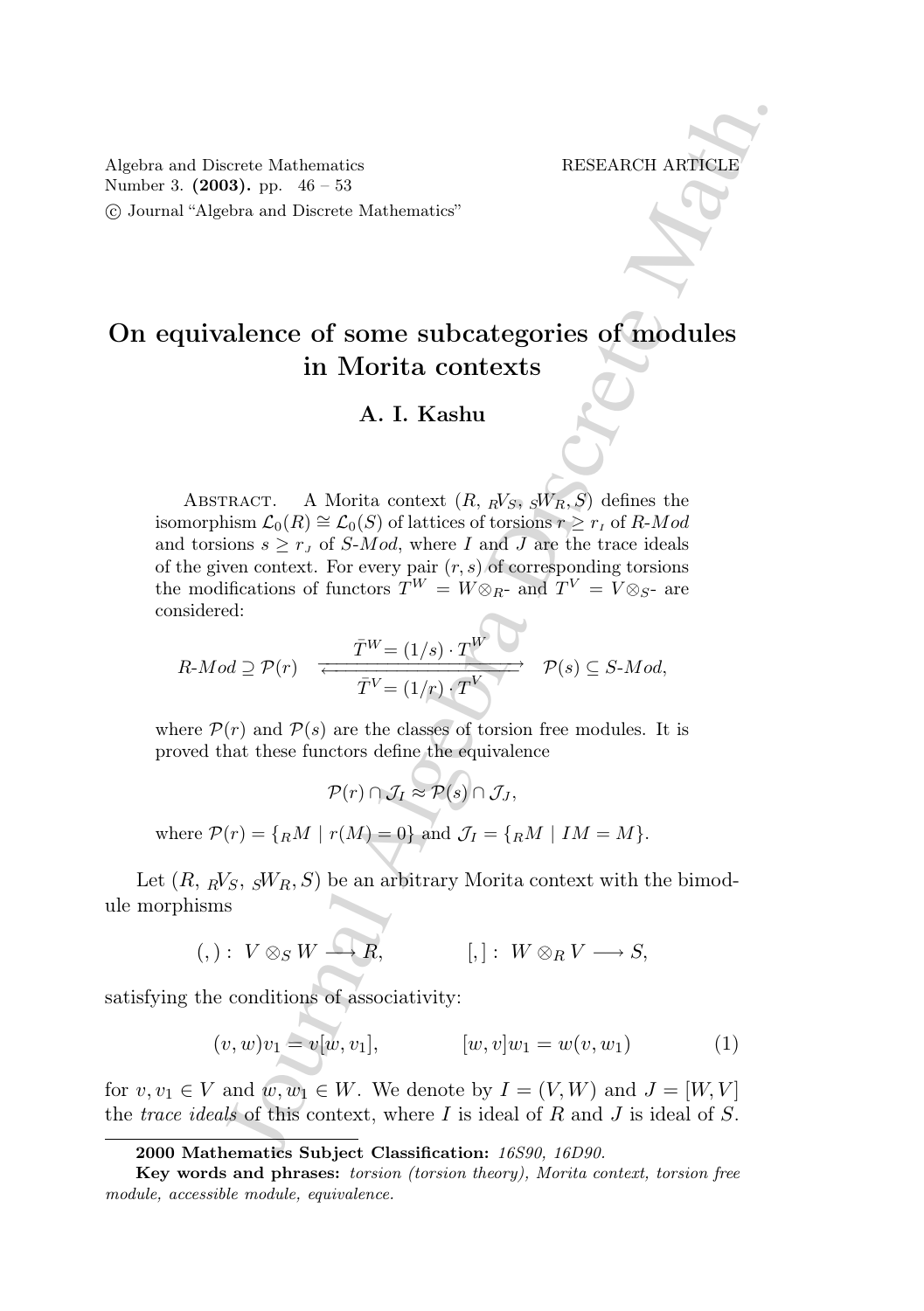They define the torsions  $r_I$  in R-Mod and  $r_J$  in S-Mod such that the classes of torsion free modules are:

$$
\mathcal{P}(r_I) = \{{}_R M \mid Im = 0, m \in M \implies m = 0 \},
$$
  

$$
\mathcal{P}(r_J) = \{{}_S N \mid J n = 0, n \in N \implies n = 0 \},
$$

i.e.  $r_I$  and  $r_J$  are determined by the smallest Gabriel filters, containing I and J, respectively [7].

In the lattices  $\mathcal{L}(R)$  and  $\mathcal{L}(S)$  of all torsions of  $\overline{R}\text{-}Mod$  and  $S\text{-}Mod$ , respectively, we distinguish the following sublattices:

$$
\mathcal{L}_0(R) = \{r \in \mathcal{L}(R) | r \ge r_j\},
$$
  
\n
$$
\mathcal{L}_0(S) = \{s \in \mathcal{L}(S) | s \ge r_J\}.
$$
\n(2)

The following result is well known  $([1], [4], [5], [7])$ .

Theorem 1. There exists a preserving order bijection between the torsions of R-Mod containing  $r<sub>I</sub>$  and torsions of S-Mod containing  $r<sub>J</sub>$ , i.e.  $\mathcal{L}_0(R) \cong \mathcal{L}_0(S)$ .  $\Box$ 

This bijection is obtained with the help of the functors:

$$
R\text{-}Mod \xrightarrow{H^V = Hom_R(V, -)} S\text{-}Mod,
$$
 (3)

acting by  $H^V$  and  $H^W$  to the injective cogeneratots of torsions [4]. From the definitions it follows

A. I. KASHU<br>
A. I. KASHU<br>
define the torsions  $r_r$  in  $R-Mod$  and  $r_s$  in  $S-Mod$  such that<br>
se of torsion free modules are:<br>  $\mathcal{P}(r_r) = \{nM \mid Im = 0, n \in N \implies m \equiv 0\}$ ,<br>  $\mathcal{P}(r_s) = \{gN \mid Ja = 0, n \in N \implies m \equiv 0\}$ ,<br>  $r_r$  and  $r_s$  are d **Lemma 2.** ([4], Lemma 4]. If  $(r, s)$  is a pair of corresponding torsions in the sense of Theorem 1 (i.e.  $H^V(r) = s$  and  $H^W(s) = r$ ), then  $H^V(\mathcal{P}(r)) \subseteq \mathcal{P}(s)$  and  $H^W(\mathcal{P}(s)) \subseteq \mathcal{P}(r)$ , where  $\mathcal{P}(r)$  and  $P(s)$  are  $(\mathcal{P})$ the classes of torsion free modules.  $\Box$ 

Now we consider the following functors accompanying the given Morita context:

$$
R\text{-}Mod \xrightarrow{T^W = W \otimes_R -} S\text{-}Mod \qquad (4)
$$

with the natural transformations

$$
\eta: T^V T^W \longrightarrow 1_{R-Mod}, \qquad \rho: T^W T^V \longrightarrow 1_{S-Mod},
$$

defined by the rules:

$$
\eta_M(v \otimes w \otimes m) = (v, w)m, \qquad \rho_N(w \otimes v \otimes n) = [w, v]n, \qquad (5)
$$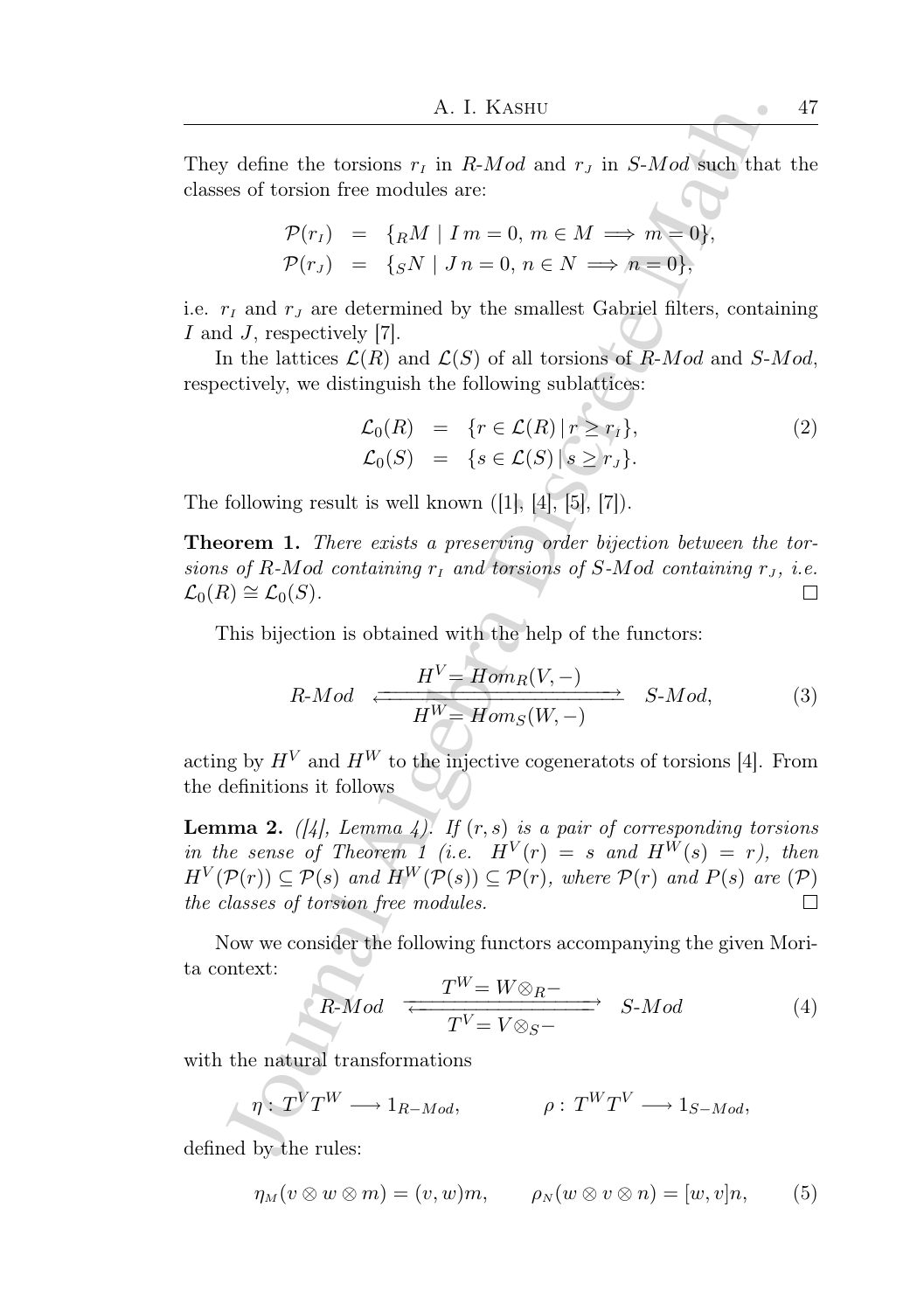for  $v \otimes w \otimes m \in T^V T^W(M)$ ,  $M \in R$ -*Mod* and  $w \otimes v \otimes n \in T^W T^V(N)$ ,  $N \in S$ -*Mod.* By definitions it follows:

$$
Im\,\eta_M = IM, \qquad Im\,\rho_N = JN.
$$

It is easy to verify the following relations:

$$
T^{W}(\eta_{M}) = \rho_{T^{W}(M)},
$$
\n(6)\n
$$
T^{V}(\rho_{N}) = \eta_{T^{V}(N)},
$$
\n(7)

for every  $M \in R$ -Mod and  $N \in S$ -Mod (i.e.  $(T^W, T^V)$ ) and  $(\eta, \rho)$  define a wide Morita context in the sense of [3]).

For an arbitrary class of modules  $\mathcal{K} \subseteq R$ -Mod we denote:

$$
\mathcal{K}^{\uparrow} = \{ X \in R\text{-}Mod \mid Hom_R(X, Y) = 0 \ \forall Y \in \mathcal{K} \},
$$
  

$$
\mathcal{K}^{\downarrow} = \{ Y \in R\text{-}Mod \mid Hom_R(X, Y) = 0 \ \forall X \in \mathcal{K} \}.
$$

If r is a torsion of R-Mod,  $\mathcal{R}(r) = \{M \in R \text{-}Mod \mid r(M) = M\}$  and  $\mathcal{P}(r) = \{ M \in R \text{-}Mod \mid r(M) = 0 \}, \text{ then } \mathcal{R}(r) = \mathcal{P}(r)^{\uparrow} \text{ and } \mathcal{P}(r) = \mathcal{R}(r)^{\downarrow}$  $([5], [7], [8]).$ 

The following statement is known ([6], lemma 3), but for convenience we give the proof.

**Lemma 3.** If  $(r, s)$  is a pair of corresponding torsions in the sense of Theorem 1, then  $T^{\hat{W}}(\mathcal{R}(r)) \subseteq \mathcal{R}(s)$  and  $T^{\hat{V}}(\mathcal{R}(s)) \subseteq \mathcal{R}(r)$ .

*Proof.* Let  $sN \in \mathcal{R}(s) = \mathcal{P}(s)^{\uparrow}$ , i.e.  $Hom_S(N, Y) = 0$  for every  $Y \in$  $\mathcal{P}(s)$ . If  $M \in \mathcal{P}(r)$ , then by Lemma  $2 \, sH^V(M) = Hom_R(V, M) \in \mathcal{P}(s)$ . Now from  $N \in \mathcal{R}(s)$  it follows that  $Hom_S(N, Hom_R(V, M)) = 0$ . By adjunction

$$
Hom_R(V \otimes_S N, M) \cong Hom_S(N, Hom_R(V, M)) = 0
$$

for every  $M \in \mathcal{P}(r)$ , therefore  $V \otimes_S N \in \mathcal{P}(r)^{\uparrow} = \mathcal{R}(r)$ , i.e.  $T^V(\mathcal{R}(s)) \subseteq$  $\mathcal{R}(r)$ . By symmetry the relation  $T^W(R(r)) \subseteq R(s)(\mathcal{R})$  is true.

UIVALENCE OF SOME SUBCATEGORIES OF MODULES...<br>  $\iota \in T^V T^W(M)$ ,  $M \in R \cdot Mod$  and  $w \otimes v \otimes n \in T^W T^V(N)$ ,<br>
By definitions it follows:<br>  $Im \eta_M = IM$ ,  $Im \rho_N = JN$ .<br>
to verify the following relations:<br>  $T^W(\eta_M) = \rho_1 w_{(M)}$ , (5)<br>  $T^V(\rho_N$ In continuation we mention some facts about the classes of modules determined by trace ideals  $I \triangleleft R$  and  $J \triangleleft S$  in the categories R-Mod and S-Mod, respectively. The ideal  $I \triangleleft R$  defines in R-Mod the following classes of modules:

$$
\mathcal{A}(I) = \{ M \in R \text{-}Mod \mid IM = 0 \},
$$
  
\n
$$
\mathcal{J}_I = \{ M \in R \text{-}Mod \mid IM = M \},
$$
  
\n
$$
\mathcal{F}_I = \{ M \in R \text{-}Mod \mid Im = 0, m \in M \implies m = 0 \} = \mathcal{P}(r_I).
$$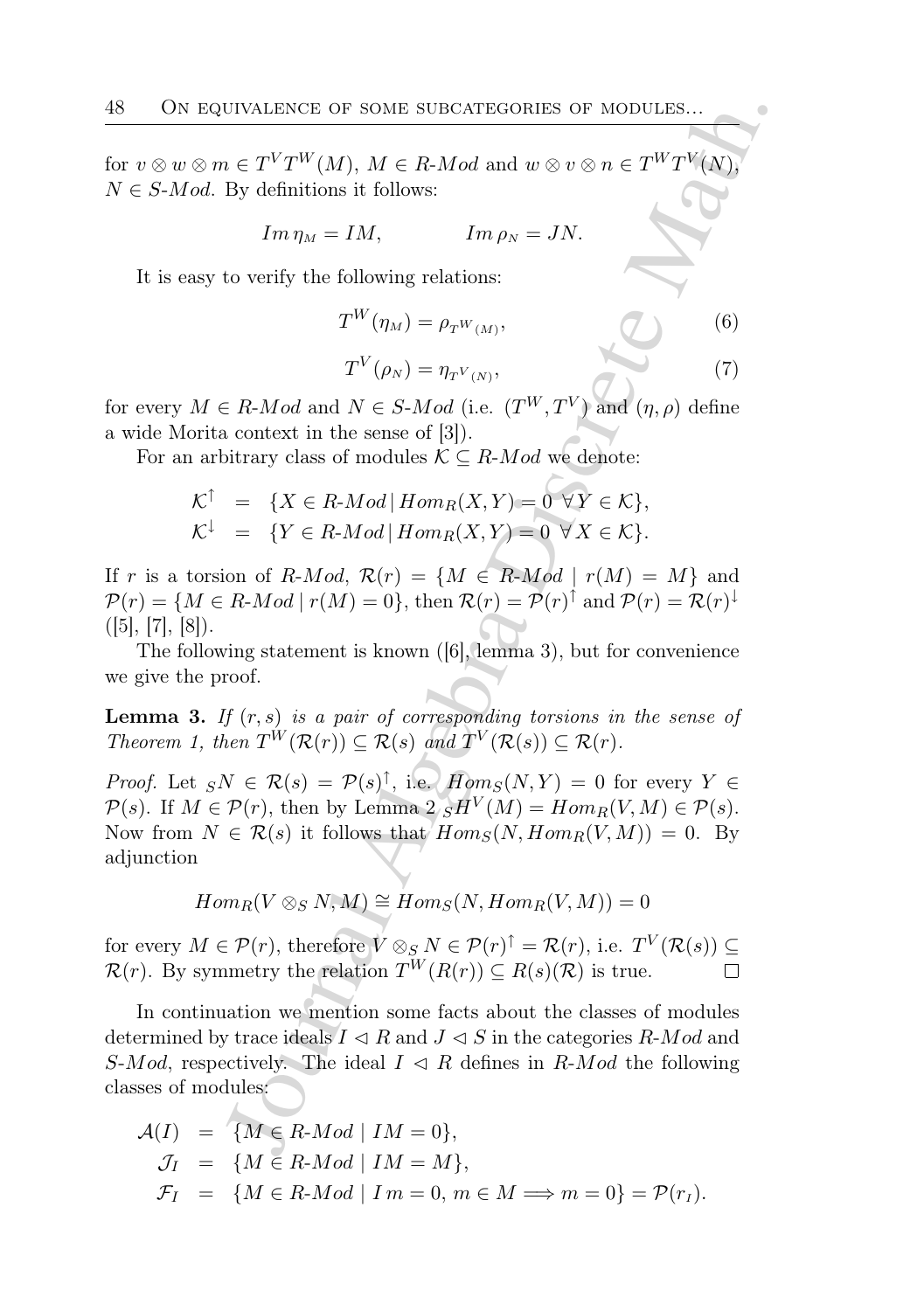The modules of  $\mathcal{J}_I$  are called *I*-accessible and

$$
\mathcal{J}_I = \{ M \in R \text{-}Mod \mid Im \, \eta_M = M \}.
$$

The following relations are known ([7], [8]):

$$
\mathcal{J}_I = \mathcal{A}(I)^{\uparrow}, \qquad \mathcal{F}_I = \mathcal{A}(I)^{\downarrow}. \qquad (8)
$$

Similarly we define the classes  $\mathcal{A}(J)$ ,  $\mathcal{J}_J$  and  $\mathcal{F}_J$  in S-Mod with the relations  $\mathcal{J}_J = \mathcal{A}(J)^{\uparrow}$  and  $\mathcal{F}_J = \mathcal{A}(J)^{\downarrow}$ , where  $\mathcal{F}_J = \mathcal{P}(r_J)$ .

**Lemma 4.** Let  $(r, s)$  be a pair of corresponding torsions (Theorem 1). Then  $A(I) \subseteq \mathcal{R}(r)$  and  $A(J) \subseteq \mathcal{R}(s)$ .

*Proof.* From  $r \geq r_I$  it follows  $P(r) \subseteq P(r_I) = \mathcal{F}_I$  and by (8) we obtain

$$
\mathcal{R}(r) = \mathcal{P}(r)^{\uparrow} \supseteq \mathcal{P}(r_I)^{\uparrow} = \mathcal{F}_I^{\uparrow} = \mathcal{A}(I)^{\downarrow \uparrow} \supseteq \mathcal{A}(I).
$$

Similarly,  $\mathcal{R}(s) \supseteq \mathcal{A}(J)$ .

From now on we fix an arbitrary pair  $(r, s)$  of corresponding torsions, i.e.  $r \geq r_I$ ,  $s \geq r_J$ ,  $s = H^V(r)$  and  $r = H^W(s)$  (Theorem 1). We consider the following modifications of the functors  $T^{\dot{W}}$  and  $T^V$ :

A. I. KASHU  
\nmodules of 
$$
\mathcal{J}_I
$$
 are called *I*-accessible and  
\n $\mathcal{J}_I = \{M \in R \cdot Mod \mid Im \eta_M = M\}$   
\nfollowing relations are known ([7], [8]):  
\n $\mathcal{J}_I = \mathcal{A}(I)^{\dagger}, \qquad \mathcal{F}_I = \mathcal{A}(I)^{\dagger}$ .  
\nlarly we define the classes  $\mathcal{A}(J)$ ,  $\mathcal{J}_J$  and  $\mathcal{F}_J$  in *S*-*Mod* with the  
\nns  $\mathcal{J}_J = \mathcal{A}(J)^{\dagger}$  and  $\mathcal{F}_J = \mathcal{A}(J)^{\dagger}$ , where  $\mathcal{F}_J = \mathcal{P}(r_J)$ .  
\n**una 4.** Let  $(r, s)$  be a pair of corresponding torsions (Theorem  
\n $\mathcal{A}(I) \subseteq \mathcal{R}(r)$  and  $\mathcal{A}(J) \subseteq \mathcal{R}(s)$ .  
\n $f$ . From  $r \geq r_I$  it follows  $\mathcal{P}(r) \subseteq \mathcal{P}(r_I) = \mathcal{F}_I$  and by (8) we obtain  
\n $\mathcal{R}(r) = \mathcal{P}(r)^{\dagger} \supseteq \mathcal{P}(r_I)^{\dagger} = \mathcal{F}_I^{\dagger} = \mathcal{A}(I)^{\dagger \dagger} \supseteq \mathcal{A}(I)$ .  
\nlarly,  $\mathcal{R}(s) \supseteq \mathcal{A}(J)$ .  
\nFrom now on we fix an arbitrary pair  $(r, s)$  of corresponding torsis  
\n $r \geq r_I$ ,  $s \geq r_J$ ,  $s = H^V(r)$  and  $r = H^W(s)$  (Theorem 1).  
\nident the following modifications of the functors  $T^W$  and  $T^V$ :  
\n $R \cdot Mod$   
\n $I/r$   
\n $R \cdot Mod$   
\n $\mathcal{I}^V$   
\n $R \cdot Mod$   
\n $\mathcal{I}^V$   
\n $R \cdot Mod$   
\n $\mathcal{I}^V$   
\n $R \cdot Mod$   
\n $\mathcal$ 

where  $(1/r)(M) = M/r(M)$ ,  $(1/s)(N) = N/s(N)$ ,  $\bar{T}^{W} = (1/s) \cdot T^{W}$ and  $\overline{T}^V = (1/r) \cdot T^V$ . So, by definition:

$$
\overline{T}^W(_RM) = (W \otimes_R M)/s(W \otimes_R M), \quad \overline{T}^V(_SN) = (V \otimes_S N)/r(V \otimes_S N)
$$
 (9)

for  $M \in R$ -*Mod* and  $N \in S$ -*Mod.* Denote by  $\alpha$  and  $\beta$  the natural transformations:

$$
\alpha: T^W \longrightarrow \bar{T}^W, \qquad \beta: T^V \longrightarrow \bar{T}^V,
$$
  

$$
\alpha_M: T^W(M) \longrightarrow T^W(M)/s(T^W(M))
$$

and

where

 $\beta_N: T^V(N) \longrightarrow T^V(N)/r(T^V(N))$ 

$$
\Box
$$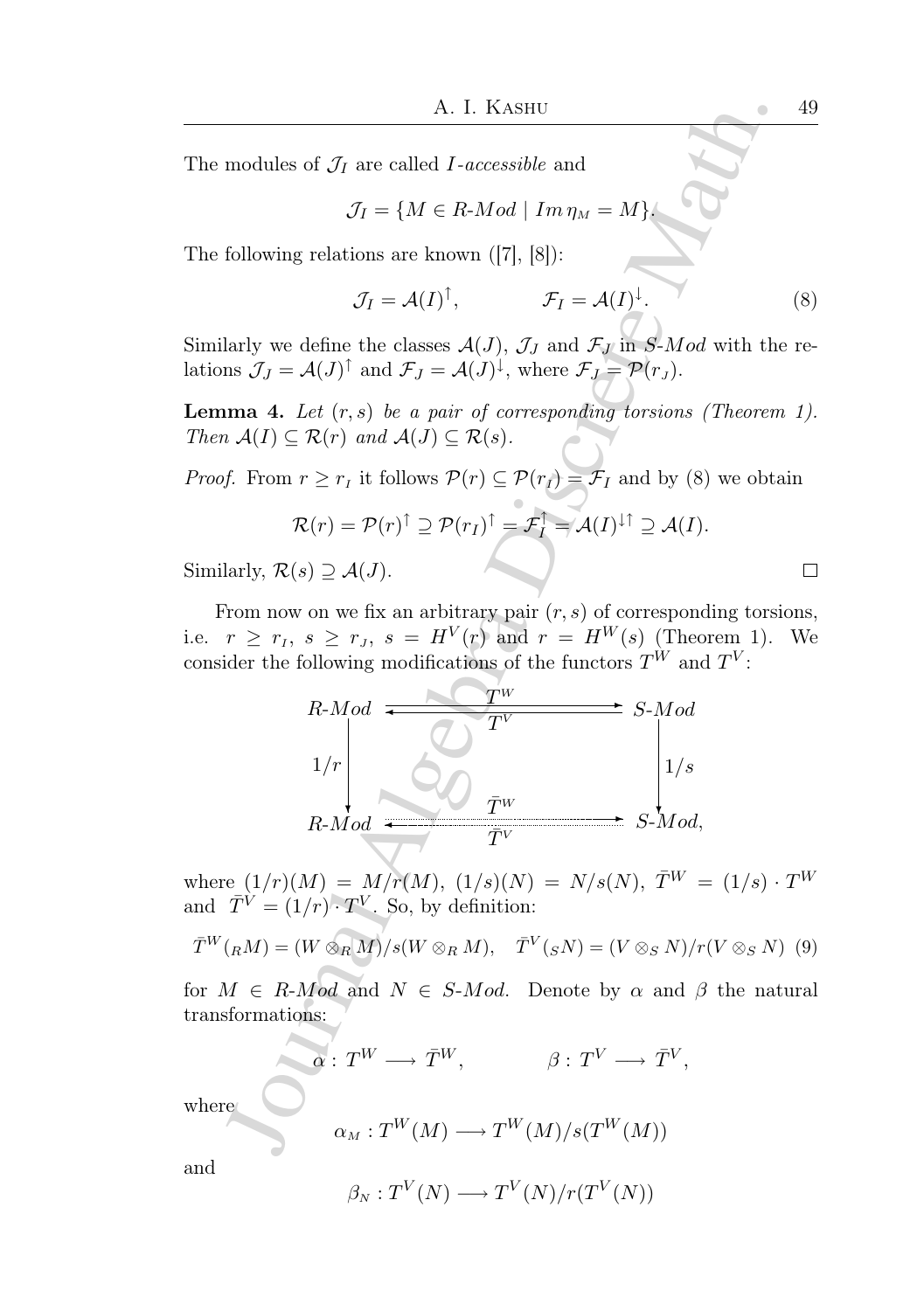are the natural epimorphisms. Since the functors  $T^{W}$  and  $T^{V}$  are right exact, it is clear that the functors  $\bar{T}^W$  and  $\bar{T}^V$  preserve epimorphisms. By definitions of  $\bar{T}^W$  and  $\bar{T}^V$  it follows that  $\bar{T}^W(M) \in \mathcal{P}(s)$  and  $\bar{T}^V(N) \in$  $\mathcal{P}(r)$  for every  $M \in R$ -*Mod* and  $N \in S$ -*Mod*, therefore we can consider the restrictions of these functors on the subcategories  $P(r)$  and  $P(s)$ :

$$
\mathcal{P}(r) \xrightarrow{\overline{T}^W} \mathcal{P}(s). \tag{10}
$$

In the situation (10) there exist the modifications of natural transformations  $\eta$  and  $\rho$ :

$$
\bar{\eta}:\,\bar{T}^V\bar{T}^W\longrightarrow\,1_{\mathcal{P}(r)},\qquad\qquad\bar{\rho}:\,\bar{T}^W\bar{T}^V\longrightarrow\,1_{\mathcal{P}(s)},
$$

which are defined (see [3]) as follows. For every  $M \in \mathcal{P}(r)$  applying  $T^V$ to the exacte sequence

$$
0 \to s(T^W(M)) \xrightarrow{\ i_M \atop \subseteq} T^W(M) \xrightarrow{\ \alpha_M \atop \text{nat}} T^W(M)/s(T^W(M)) \to 0, \tag{11}
$$

we obtain the diagram:

50 ON EQUIVALENE OF SOME SUBCATEGORIES OF MODULES...  
\nare the natural epimorphisms. Since the functors 
$$
T^W
$$
 and  $T^V$  are right  
\nexact, it is clear that the functors  $T^W$  and  $T^V$  preserves epimorphisms. By  
\ndefinitions of  $T^W$  and  $T^V$  it follows that  $T^W(M) \in \mathcal{P}(s)$  and  $T^V(N) \in$   
\n $\mathcal{P}(r)$  for every  $M \in R \cdot Mod$  and  $N \in S \cdot Mod$ , therefore we can consider  
\nthe restrictions of these functors on the subcategories  $\mathcal{P}(r)$  and  $\mathcal{P}(s)$ :  
\n
$$
\mathcal{P}(r) \xrightarrow{\overline{T}^W} \mathcal{P}(s).
$$
\n(10)  
\nIn the situation (10) there exist the modifications of natural transfor-  
\nmations  $\eta$  and  $\rho$ :  
\n $\bar{\eta}: \overline{T}^V \overline{T}^W \longrightarrow 1_{\mathcal{P}(r)}, \qquad \bar{\rho}: \overline{T}^W \overline{T}^V \longrightarrow 1_{\mathcal{P}(s)},$   
\nwhich are defined (see [3]) as follows. For every  $M \in \mathcal{P}(r)$  applying  $T^V$   
\nto the exact sequence  
\n $0 \rightarrow s(T^W(M)) \xrightarrow{i_M} T^W(M) \xrightarrow{\alpha_M} T^W(M)/s(T^W(M)) \rightarrow 0, (11)$   
\nwe obtain the diagram:  
\n
$$
r(T^V \overline{T}^W(M)) \xrightarrow{\overline{r}^V(M)})
$$
\n
$$
\mathcal{P}(T^W(M))
$$
\n
$$
\mathcal{P}(T^W(M)) \xrightarrow{\overline{r}^V(M)})
$$
\n
$$
\mathcal{P}(T^W(M)) \xrightarrow{\overline{r}^V(M)} \mathcal{P}(T^W(M)) \rightarrow 0, (12)
$$
\n
$$
\mathcal{P}(T^W(M)) \xrightarrow{\overline{r}^V(M)} \mathcal{P}(T^W(M)) \rightarrow 0, (12)
$$
\n
$$
\mathcal{P}(T^W(M)) \xrightarrow{\overline{r}^V(M)} \mathcal{P}(T^W(M)) \rightarrow \mathcal{P}(T^W(M)) \rightarrow \mathcal{P}(T^W(M
$$

Since  $s(T^W(M)) \in \mathcal{R}(s)$ , by Lemma 3  $T^V(s(T^W(M))) \in \mathcal{R}(r)$ , so from  $M \in \mathcal{P}(r)$  it follows  $Hom_R(T^V(s(T^W(M))), M) = 0$ , therefore  $\eta_M \cdot T^V(i_M) = 0.$  Since  $Im T^V(i_M) = Ker T^V(\alpha_M) \subseteq Ker \eta_M$  and  $T^{V}(\alpha_M)$  is an epimorphism, there exists an unique morphism  $\eta'_M$  such that  $\eta'_{M} \cdot T^{V}(\alpha_{M}) = \eta_{M}$ . The following step: from  $M \in \mathcal{P}(r)$  and  $r(T^V \widetilde{T}^W(M)) \in \mathcal{R}(r)$  it follows  $\eta'_M \cdot i = 0$  and there exists an unique morphism  $\bar{\eta}_M$  such that  $\bar{\eta}_M \cdot \beta_{\bar{T}} w_{(M)} = \eta'_M$ . So, by definitions we have:

$$
\eta_M = \overline{\eta}_M \cdot \beta_{\overline{T}} w_{(M)} \cdot T^V(\alpha_M). \tag{13}
$$

In such a way it is obtained a natural transformations  $\bar{\eta}$  ([3]) and symmetrically  $\bar{\rho}$  is defined. From these definitions follows immediately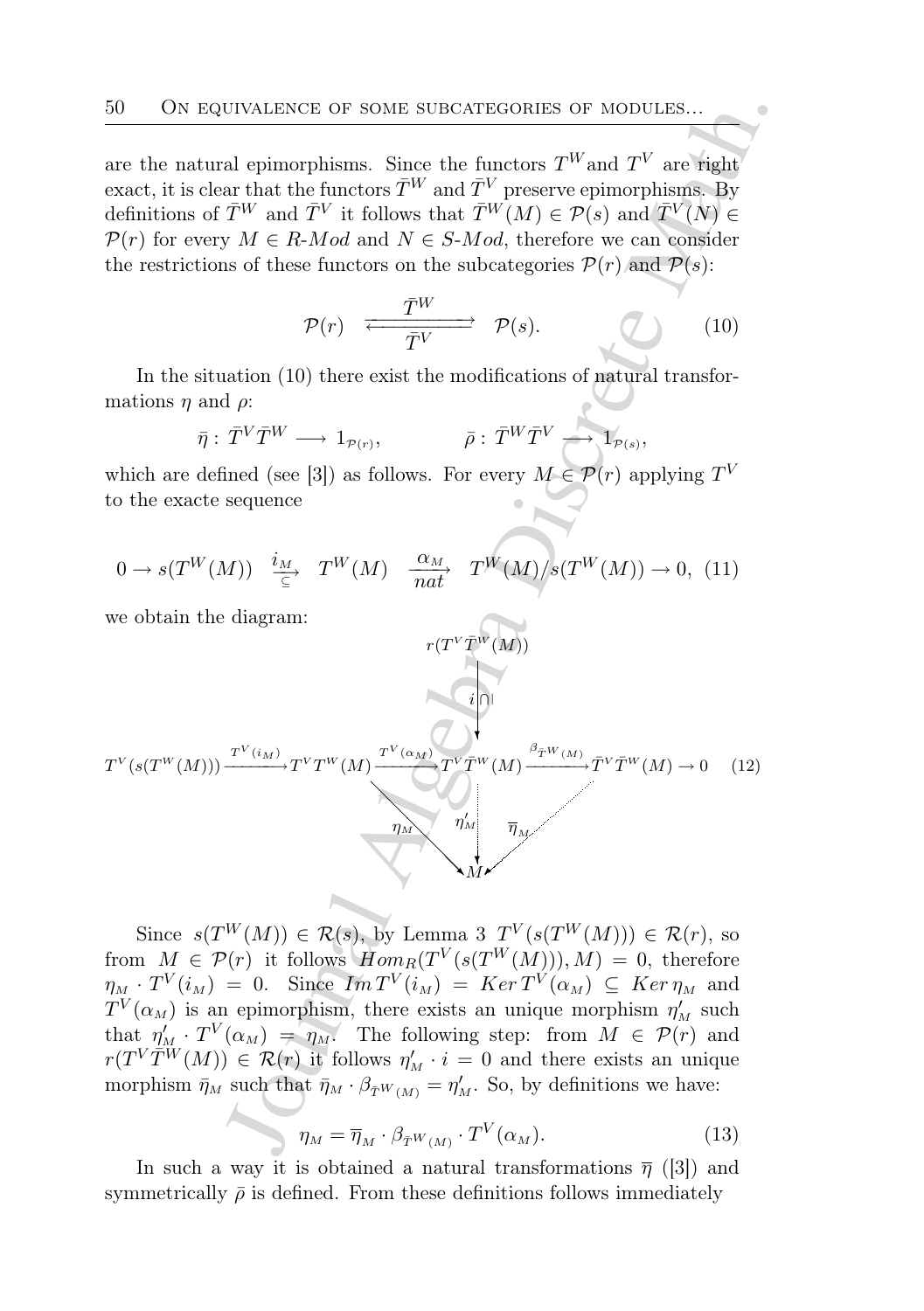**Lemma 5.** a) If the module  $M \in \mathcal{P}(r)$  is I-accessible (i.e.  $\eta_M$  is epi), then  $\bar{\eta}_M$  is an epimorphism.

b) If the module  $N \in \mathcal{P}(s)$  is J-accessible, then  $\bar{\rho}_N$  is an epimorphism.  $\Box$ 

Now we consider in  $\mathcal{P}(r)$  and  $\mathcal{P}(s)$  the following subcategories of torsion free and accessible modules:

$$
\mathcal{A} = \mathcal{P}(r) \cap \mathcal{J}_I \subseteq R\text{-}Mod, \qquad \mathcal{B} = \mathcal{P}(s) \cap \mathcal{J}_J \subseteq S\text{-}Mod.
$$

**Lemma 6.** The functors  $\overline{T}^{W}$  and  $\overline{T}^{V}$  transfer subcategories A and B each one in another, i.e.  $\overline{T}^W(\mathcal{A}) \subseteq \mathcal{B}$  and  $\overline{T}^V(\mathcal{B}) \subseteq \mathcal{A}$ .

*Proof.* Let  $M \in \mathcal{A}$ . Since  $\overline{T}^W(M) \in \mathcal{P}(s)$ , it is sufficient to check that  $\overline{T}^{W}(M) \in \mathcal{J}_{J}$ . For that we consider the following commutative diagram:

A. I. KASHU  
\n
$$
\begin{array}{ll}\n & A. I. KASHU & \text{51} \\
 & \bar{\eta}_M \text{ is an epimorphism.} \\
 & \bar{\eta}_M \text{ is an epimorphism.} \\
 & the module \ N \in \mathcal{P}(s) \text{ is } J \text{-accessible, then } \bar{\rho}_N \text{ is an epimorphism.} \quad \Box \\
 & \text{Now we consider in } \mathcal{P}(r) \text{ and } \mathcal{P}(s) \text{ the following subcategories of} \\
 & \text{On free and accessible modules:} \\
 & A = \mathcal{P}(r) \cap \mathcal{J}_I \subseteq R \text{-}Mod, \qquad B = \mathcal{P}(s) \cap \mathcal{J}_J \subseteq S \text{-}Mod. \\
 & \text{and } \mathbf{6}. \text{ The functors } \bar{T}^W \text{ and } \bar{T}^V \text{ transfer subcategories } A \text{ and } B \text{ one in another, } i.e. \bar{T}^W(A) \subseteq B \text{ and } \bar{T}^V(B) \subseteq A.\n \end{array}
$$
\n
$$
\begin{array}{ll}\n & f. \text{ Let } M \in \mathcal{A}. \text{ Since } \bar{T}^W(M) \in \mathcal{P}(s), \text{ it is sufficient to check that } \\
 M) \in \mathcal{J}_J. \text{ For that we consider the following commutative diagram:} \\
 & T^W T^V T^W(M) \longrightarrow \begin{array}{c} \rho_{T^W(M)} \\ \hline \end{array} \longrightarrow T^W(M) \\
 & \text{if } \gamma^W T^V \left(\alpha_M\right) \longrightarrow T^W(M) \\
 & \text{if } \gamma^W T^V \left(\alpha_M\right) \longrightarrow T^W(M) \\
 & \text{if } \gamma^W T^W(M) \longrightarrow \begin{array}{c} \rho_{T^W(M)} \\ \hline \end{array} \text{ is epi, therefore } T^W(\eta_M) \text{ is epi. From (6) } \rho_{T^W(M)} = \\
 & \text{if } \eta_M \text{ is the } \eta_M \text{ is the } \eta_M \text{ is the } \eta_M \text{ is the } \eta_M \text{ is the } \eta_M \text{ is the } \eta_M \text{ is the } \eta_M \text{ is the } \eta_M \text{ is the } \eta_M \text{ is the } \eta_M \text{ is the } \eta_M \text{ is the } \eta_M \text{ is the } \eta_M \text{ is the } \eta_M \text{ is the } \eta_M \text{ is the } \eta_M \text
$$

Since  $M \in \mathcal{J}_I$ ,  $\eta_M$  is epi, therefore  $T^W(\eta_M)$  is epi. From (6)  $\rho_{T^W(M)} =$  $T^{W}(\eta_M)$ , so  $\rho_{T^{W}(M)}$  is epi, therefore  $\alpha_M \cdot \rho_{T^{W}(M)}$  also is epi. Now diagram (14) shows that  $\rho_{\overline{T}^W(M)}$  is epimorphism, i.e.  $\overline{T}^W(M) \in \mathcal{J}_J$ . This proves that  $\bar{T}^W(\mathcal{A}) \subseteq \mathcal{B}$ . By symmetry  $\bar{T}^V(\mathcal{B}) \subseteq \mathcal{A}$ . П

Another proof of Lemma 6 follows from the remark that

$$
T^{W}(\mathcal{J}_{I}) \subseteq \mathcal{J}_{J}, \qquad T^{V}(\mathcal{J}_{J}) \subseteq \mathcal{J}_{I}. \tag{15}
$$

Indeed, if  $M\in\mathcal{J}_I$  then:  $\check{\phantom{I}}$ 

$$
J(W \otimes_R M) = [W, V]W \otimes_R M = W(V, W) \otimes_R M =
$$
  
=  $W \otimes_R (V, W)M = W \otimes_R IM = W \otimes_R M,$ 

i.e.  $T^W(M) \in \mathcal{J}_J$ , and similarly for the second relation. Now from (15) for every  $M \in \mathcal{J}_I$  we obtain:

$$
J \cdot \overline{T}^W(M) = J \cdot [(W \otimes_R M)/s(W \otimes_R M)] =
$$
  
= 
$$
[J(W \otimes_R M) + s(W \otimes_R M)]/s(W \otimes_R M) \stackrel{(15)}{=} \\
= [W \otimes_R M + s(W \otimes_R M)]/s(W \otimes_R M) =
$$
  
= 
$$
(W \otimes_R M)/s(W \otimes_R M) = \overline{T}^W(M),
$$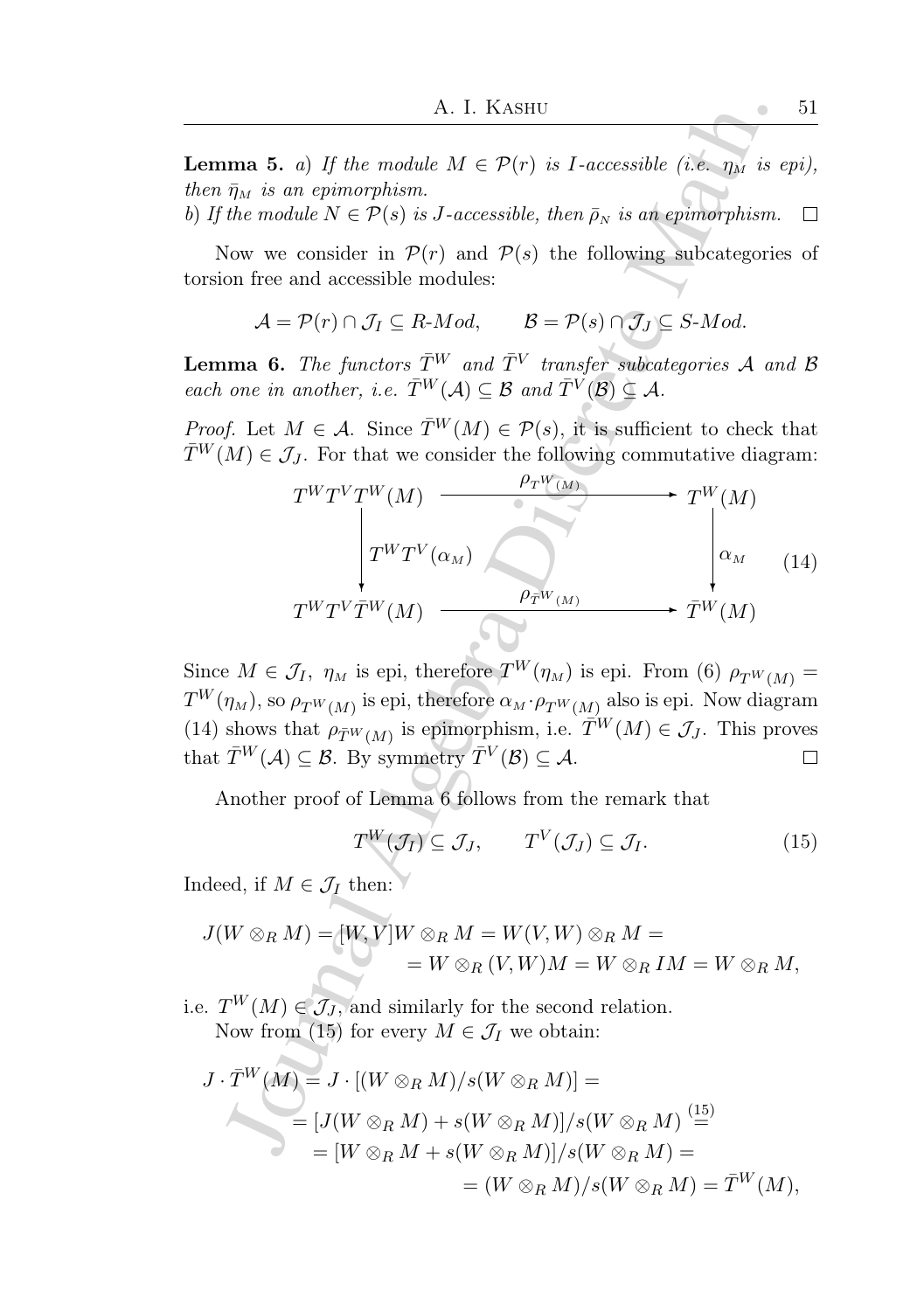therefore  $\bar{T}^W(M) \in \mathcal{J}_I$ .

Lemma 6 permits to obtain by restriction the functors:

$$
\mathcal{A} \xrightarrow{\overline{T}^W} \mathcal{B} \tag{16}
$$

with the natural transformations  $\bar{\eta}$  and  $\bar{\rho}$ .

**Lemma 7.** a) For every  $M \in \mathcal{P}(r)$ ,  $I \cdot Ker \bar{\eta}_M = 0$ , i.e.  $Ker \bar{\eta}_M \in$  $\mathcal{A}(I) \subseteq \mathcal{R}(r)$ .

b) For every  $N \in \mathcal{P}(s)$ ,  $J \cdot Ker \bar{\rho}_N = 0$ , i.e.  $Ker \bar{\rho}_N \in \mathcal{A}(J) \subseteq \mathcal{R}(s)$ .

*Proof.* From definition of  $\bar{\eta}_M$  (see (12), (13)) it is clear that  $\bar{\eta}_M$  acts as follows:

$$
\overline{\eta}_M(\overline{v\otimes(w\otimes m+s(W\otimes_R M))}=\eta_M(\overline{v\otimes w\otimes m})=(v,w)m,
$$

where  $\overline{(v \otimes (w \otimes m + s(W \otimes_R M))} = \beta_{\overline{T}^W(M)} T^V(\alpha_M)(v \otimes w \otimes m).$ If  $\overline{(v \otimes (w \otimes m + s(W \otimes_R M))} \in Ker \overline{\eta}_M$ ,

then  $\eta_M(v \otimes w \otimes m) = (v, m)m = 0$  and for every  $(v', w') \in I$  we obtain:

2 ON EQUIVALEICE OF SOME SUBCATEGORIES OF MODULES...  
\nTherefore 
$$
\overline{T}^{W}(M) \in \mathcal{J}_{J}
$$
.  
\nLemma 6 permits to obtain by restriction the functors:  
\n $\overline{T}^{W}$   
\n $A \xrightarrow{\overline{T}^{W}} B$   
\n $A \xrightarrow{\overline{T}^{W}} B$   
\n $(16)$   
\nwith the natural transformations  $\overline{\eta}$  and  $\overline{\rho}$ .  
\n $(1) \subseteq \mathcal{R}(r)$ .  
\n $b) For every N \in \mathcal{P}(s), J \cdot Ker \overline{\rho}_{N} = 0, i.e. Ker \overline{\rho}_{N} \in \mathcal{A}(J) \subseteq \mathcal{R}(s)$ .  
\n*not*, From definition of  $\overline{\eta}_{M}$  (see (12), (13)) it is clear that  $\overline{\eta}_{M}$  acts as  
\nallows:  
\n $\overline{\eta}_{M}(\overline{v} \otimes (w \otimes m + s(W \otimes_R M)) = \eta_{M}(v \otimes w \otimes m) = (v, w)m$ ,  
\nhere  $\overline{(v \otimes (w \otimes m + s(W \otimes_R M))} = \beta_{T^{W}(M)}T^{V}(\alpha_M)(v \otimes w \otimes m)$ .  
\nIf  $\overline{(v \otimes (w \otimes m + s(W \otimes_R M)))} \in Ker \overline{\eta}_{M}$ ,  
\nthen  $\eta_{M}(v \otimes w \otimes m) = (v, m)m = 0$  and for every  $(v', w') \in I$  we obtain:  
\n $(v', w')\overline{(v \otimes (w \otimes m + s(W \otimes_R M)))} = \beta_{T^{W}(M)}T^{W}(\alpha_M)(v \otimes w \otimes m)$ .  
\nIf  $\overline{(v \otimes (w \otimes m + s(W \otimes_R M)))} \in Ker \overline{\eta}_{M}$ ,  
\n $(v', w')\overline{(v \otimes (w \otimes m + s(W \otimes_R M)))} = \overline{v' \otimes (w' \otimes m + s(W \otimes_R M))} = \overline{v' \otimes (w'(v, w) \otimes m + s(W \otimes_R M))} = \overline{v' \otimes (w'(v, w) \otimes m + s(W \otimes_R M))} = \$ 

because  $(v, w)m = 0$ . From this we can conclude that  $I \cdot Ker \bar{\eta}_M = 0$  and by Lemma 4  $Ker \bar{\eta}_M \in \mathcal{A}(I) \subseteq \mathcal{R}(r)$ . The statement (b) follows from symmetry.

**Lemma 8.** a) Ker  $\bar{\eta}_M = 0$  for every  $M \in \mathcal{P}(r)$ . b) Ker  $\bar{\rho}_N = 0$  for every  $N \in \mathcal{P}(s)$ .

*Proof.* Since  $Ker \overline{\eta}_M \subseteq \overline{T}^V \overline{T}^W(M) \in \mathcal{P}(s)$ , we have  $Ker \overline{\eta}_M \in \mathcal{P}(r)$ . By Lemma 7  $Ker \bar{\eta}_M \in \mathcal{R}(r)$ , therefore  $Ker \bar{\eta}_M \in \mathcal{R}(r) \cap \mathcal{P}(r) = \{0\}.$ Similarly  $Ker \bar{p}_N = 0$  for  $N \in \mathcal{P}(s)$ .

**Theorem 9.** For every pair  $(r, s)$  of corresponding torsions (in the sense of Theorem 1) the functors  $\overline{T}^{W}$  and  $\overline{T}^{V}$  (see (10)) with natural transformations  $\bar{\eta}$  and  $\bar{\rho}$  define an equivalence between the subcategories of torsion free and accessible modules  $\mathcal{A} = \mathcal{P}(r) \cap \mathcal{J}_I \subseteq R$ -Mod and  $\mathcal{B} =$  $\mathcal{P}(s) \cap \mathcal{J}_J \subseteq S$ -Mod.